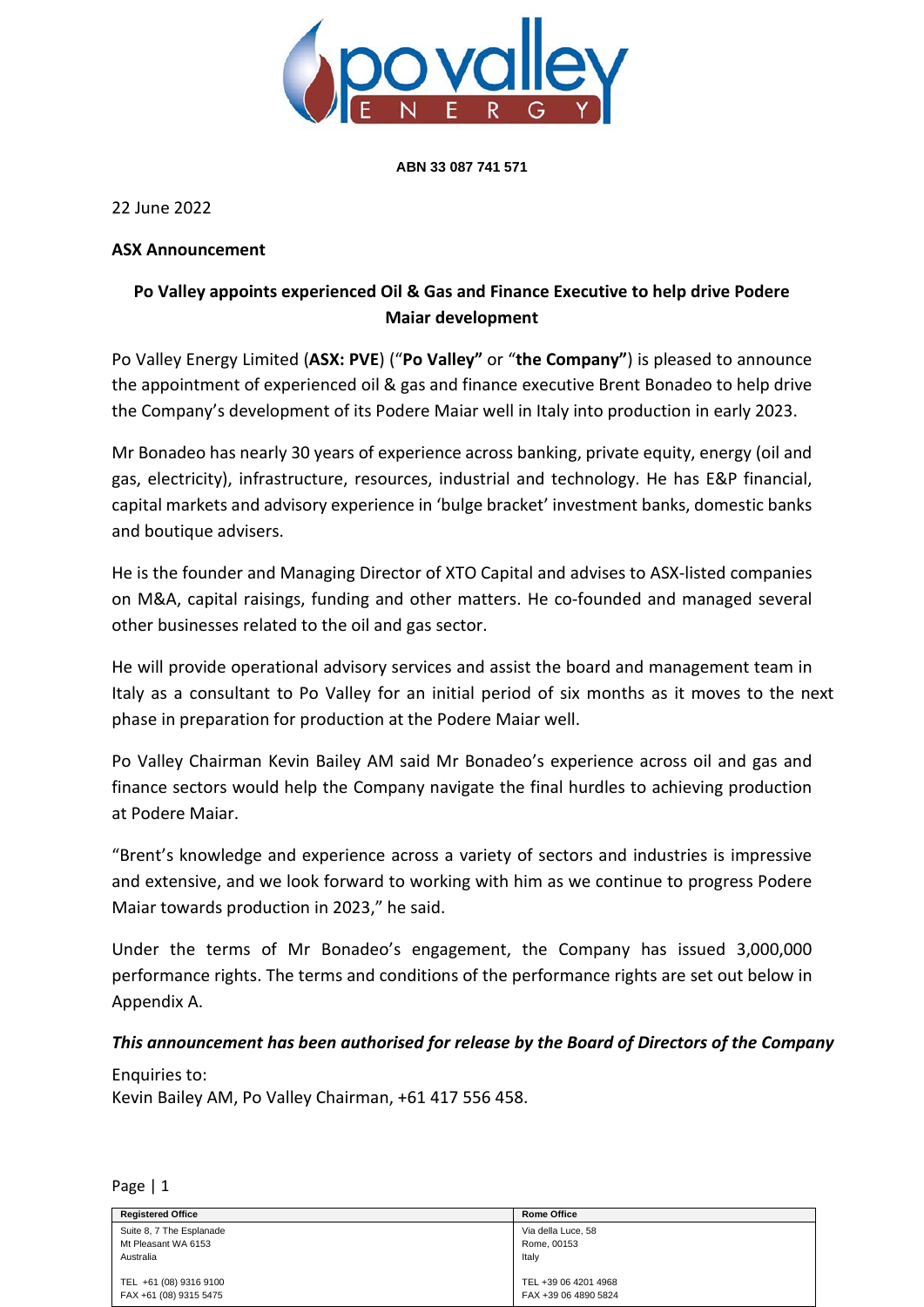The terms and conditions of the Performance Rights issued by the company are set out below:

(a) (**Performance Milestone Conditions** and **Expiry Dates**): The Performance Rights shall be subject to the following **Performance Milestone Conditions** and shall have the following **Expiry Dates**:

| <b>Performance Milestone Condition</b>                                  | <b>Expiry Date</b> |
|-------------------------------------------------------------------------|--------------------|
| The Company achieving a volume weighted average $\vert$ 31 January 2023 |                    |
| Share price over 30 consecutive trading days of at least                |                    |
| \$AUD 0.06 by 31 December 2022 or earlier.                              |                    |

- (b) (**Notification to holder**): The Company shall notify the holder in writing when the relevant Performance Milestone Condition has been satisfied.
- (c) (**Conversion**): Subject to paragraph [\(q\),](#page-3-0) upon satisfaction of the applicable Performance Milestone Condition, and the issue of the notice referred to in paragraph (b) above, each Performance Right at the election of the holder convert into one Share. Conversion of Performance Rights can be made by the holder providing a Notice of Conversion to the Company Secretary.
- (d) (**Change of Control**) In the circumstance of a Change of Control occurring, the relevant Performance Milestone Condition is deemed to be automatically satisfied and each Performance Right will, at the election of the holder, convert into one Share.
- (e) (**Lapse of a Performance Rights**): Any Performance Right that has not been converted into a Share prior to the Expiry Date specified in paragraph (a) will automatically lapse.
- (f) (**Fraudulent or dishonest action**): If a holder ceases to be a Consultant of the Company in circumstances where the cessation or termination is specifically referenced to the holder having been found to have acted fraudulently or dishonestly in the performance of his or her duties, then:
	- (i) the Board must deem any Performance Rights of the holder to have immediately lapsed and be forfeited; and
	- (ii) any Performance Rights that have vested will continue in existence in accordance with their terms of issue only if the relevant Performance Milestone Conditions have previously been met, and any Shares issued on satisfaction of the applicable Performance Milestone Conditions will remain the property of the holder.
- (g) (**Ceasing to be a Consultant**): If a holder ceases to be a Consultant of the Company in circumstances where the cessation or termination arises because the holder:
	- (i) voluntarily resigns his or her position (other than to take up employment with a subsidiary of the Company);
	- (ii) wilfully breaches the terms of the engagement of the holder or any policy of the Company's published policies regulating the behaviour of holder;
	- (iii) is convicted of a criminal offence which, in the reasonable opinion of the Company, might tend to injure the reputation or the business of the Company; or
	- (iv) is found guilty of a breach of the Corporations Act and the Board considers that it brings the holder or the Company into disrepute,

then:

(v) unless the Board decides otherwise in its absolute discretion, any unvested Performance Rights of the holder will be deemed to have immediately lapsed and be forfeited; and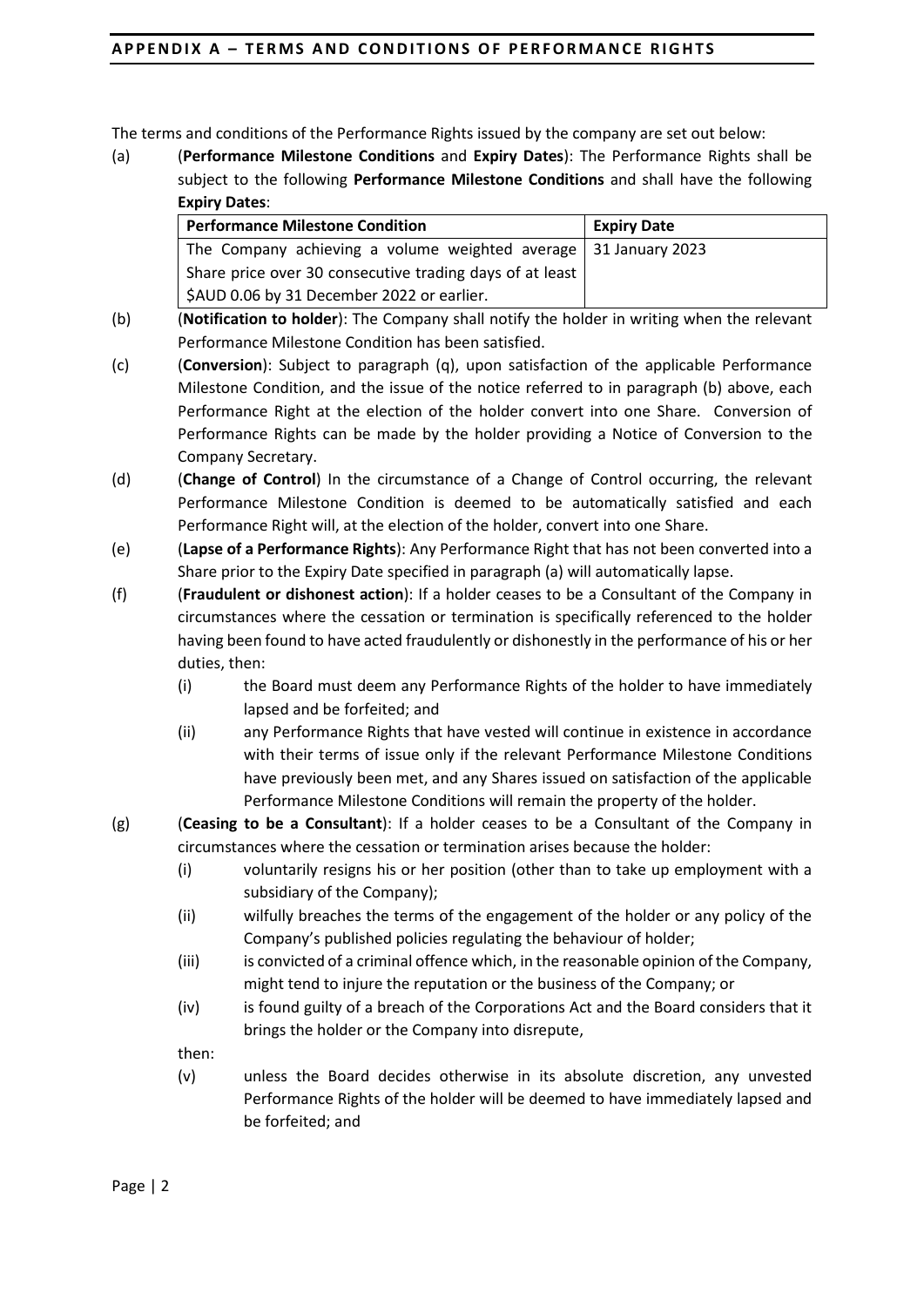- (vi) in relation to any Performance Rights that have vested, those Performance Rights will continue in existence in accordance with their terms of issue only if the relevant Performance Milestone Conditions have previously been met and any Shares issued on satisfaction of the applicable Performance Milestone Conditions will remain the property of the holder.
- (h) (**Other circumstances**): The Performance Rights will not lapse and be forfeited where the holder ceases to be a Consultant of the Company for one of the following reasons:
	- (i) death or total permanent disability (in respect of total permanent disability being that because of a sickness or injury, the holder is unable to work in his or her own or any occupation for which they are suited by training, education, or experience for a period beyond one year);
	- (ii) redundancy (being where the holder ceases to be a Consultant due to the Company no longer requiring the holder's position to be performed by any person); or
	- (iii) any other reason, other than a reason listed in rules (f) and (g) (not including (g)(i), in which case the Board may exercise its absolute discretion to allow the resigned to retain their Performance Right), that the Board determines is reasonable to permit the holder to retain his or her Performance Rights,

and in those circumstances the Performance Rights will continue to be subject to the applicable Performance Milestone Conditions.

- (i) (**Share ranking**): All Shares issued upon the conversion of Performance Rights on satisfaction of the applicable Performance Milestone Condition will upon issue rank pari passu in all respects with other Shares.
- (j) (**Application to ASX**) The Performance Rights will not be quoted on ASX. The Company must apply for the official quotation of a Share issued on conversion of a Performance Right on ASX within the time period required by the ASX Listing Rules.
- (k) (**Timing of issue of Shares on Conversion**): Within 10 Business Days after date that Performance Rights are converted, the Company will:
	- (i) issue the number of Shares required under these terms and conditions in respect of the number of Performance Rights converted;
	- (ii) if required, give ASX a notice that complies with section 708A(5)(e) of the Corporations Act, or, if the Company is unable to issue such a notice, lodge with ASIC a prospectus prepared in accordance with the Corporations Act and do all such things necessary to satisfy section 708A(11) of the Corporations Act to ensure that an offer for sale of the Shares does not require disclosure to investors; and
	- (iii) if admitted to the official list of ASX at the time, apply for official quotation on ASX of Shares issued pursuant to the conversion of the Performance Rights.

If a notice delivered under (k)(ii) for any reason is not effective to ensure that an offer for sale of the Shares does not require disclosure to investors, the Company must, no later than 20 Business Days after becoming aware of such notice being ineffective, lodge with ASIC a prospectus prepared in accordance with the Corporations Act and do all such things necessary to satisfy section 708A(11) of the Corporations Act to ensure that an offer for sale of the Shares does not require disclosure to investors.

(l) (**Transfer of Performance Rights**): The Performance Rights are not transferable.